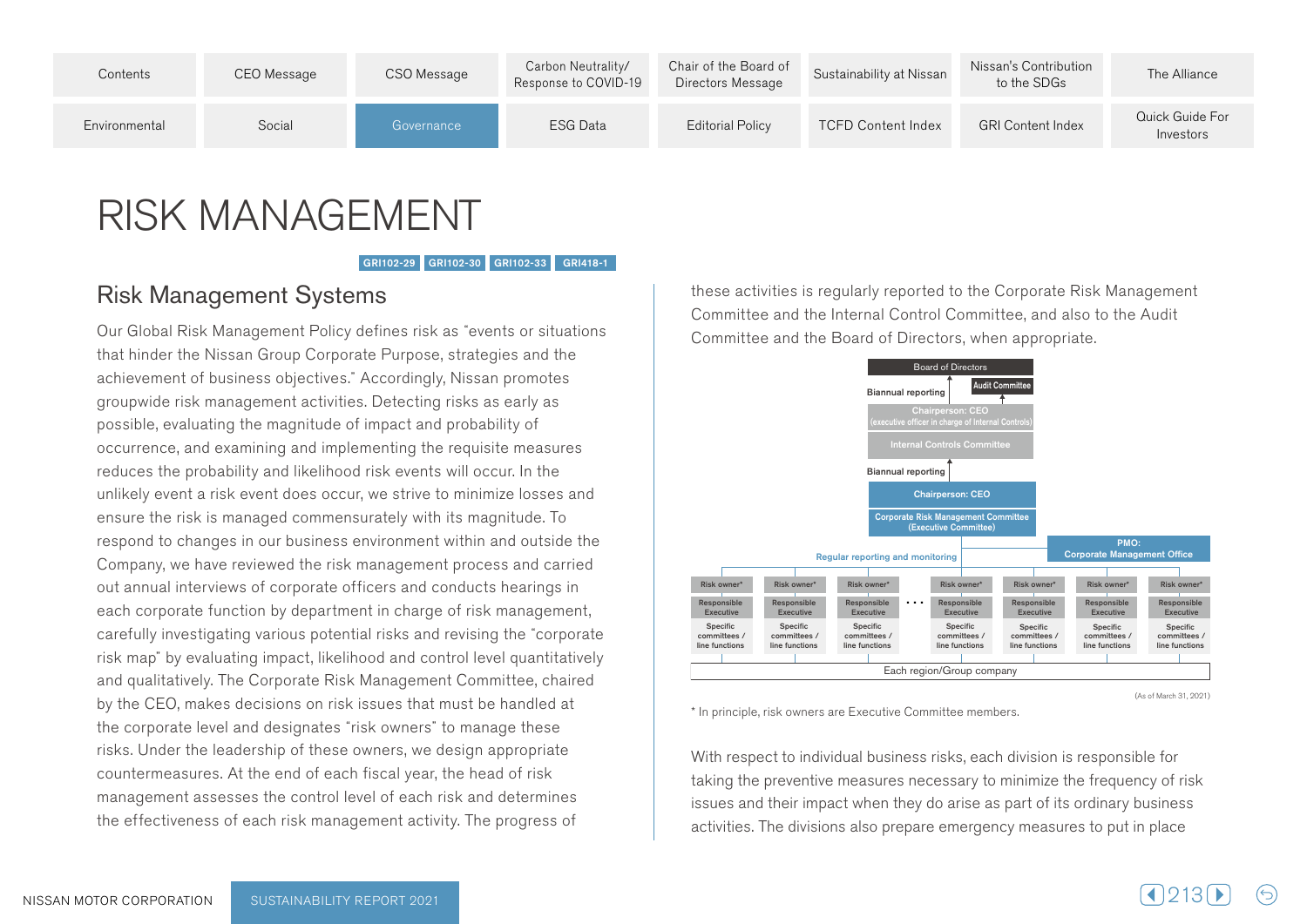| Contents      | CEO Message | CSO Message | Carbon Neutrality/<br>Response to COVID-19 | Chair of the Board of<br>Directors Message | Sustainability at Nissan  | Nissan's Contribution<br>to the SDGs | The Alliance                 |
|---------------|-------------|-------------|--------------------------------------------|--------------------------------------------|---------------------------|--------------------------------------|------------------------------|
| Environmental | Social      | Governance  | <b>ESG Data</b>                            | <b>Editorial Policy</b>                    | <b>TCFD Content Index</b> | <b>GRI Content Index</b>             | Quick Guide For<br>Investors |

when risk factors materialize. Nissan Group companies in Japan and overseas are strengthening communication to share basic processes and tools for risk management, as well as related information, throughout the .Group

In line with the reorganization of management committees in each region where the Nissan Group operates starting in fiscal 2020, we are reassessing and restructuring risk management implementation and cooperation methods between regional management divisions and Global Headquarters.

The business environment in which we operate has been increasingly volatile in recent years, including such aspects as the widespread adoption of new technologies and growing geopolitical risks. We will continue to bolster our activities in this area so we can appropriately address these .changes

## **Risk Management Enhancement Efforts**

Nissan is refocusing basic Company policies from increasing quantity to improving quality with the aim of realizing steady and profitable growth in order to achieve a solid turnaround and survive the turbulent times ahead. In light of reflections on past scandals, we have made efforts to strengthen governance and internal controls in order to ensure the prevention of recurrence, and with regard to risk management, which is one critical component of internal controls, we are also revising and enhancing relevant frameworks and processes. Based on the principle "three lines of defense" as a systematic enhancement, the PMO of Risk Management was precisely positioned to function as the second line and the personnel system was .enhanced

To support this new basic Company policy, we have positioned the objective of risk management as activities supporting the realization of our Corporate Purpose from a longer-term perspective rather than limiting it to short-term objectives such as achieving business targets. Accordingly, we have taken a wider view of targeted risks from the perspectives of enhancing corporate value and contributing to the environment, human rights and sustainability. Regarding the evaluation of risks, in addition to transitioning away from conventional subjective and qualitative evaluations to more objective and quantitative evaluations, we referenced the international framework and engaged in more concrete risk assessments and ascertaining activities to control and manage risks.

These improvements have been reflected in our Global Risk Management Policy and published in revised editions.

## Protecting Personal Data and Reinforcing Information **Security**

We share our Information Security Policy with Group companies worldwide as a basis for reinforced information security, implementing via the Information Security Committee measures enhanced through the PDCA cycle. We reliably address issues by identifying internal and external information leaks as they occur worldwide and reinforce information security on a timely basis. To thoroughly educate and motivate employees to adhere to relevant policy, we institute regular in-house educational programs. Moreover, we recognize our social responsibility to properly handle customers' personal information in full compliance with the respective personal information protection law in each region. We have set up internal